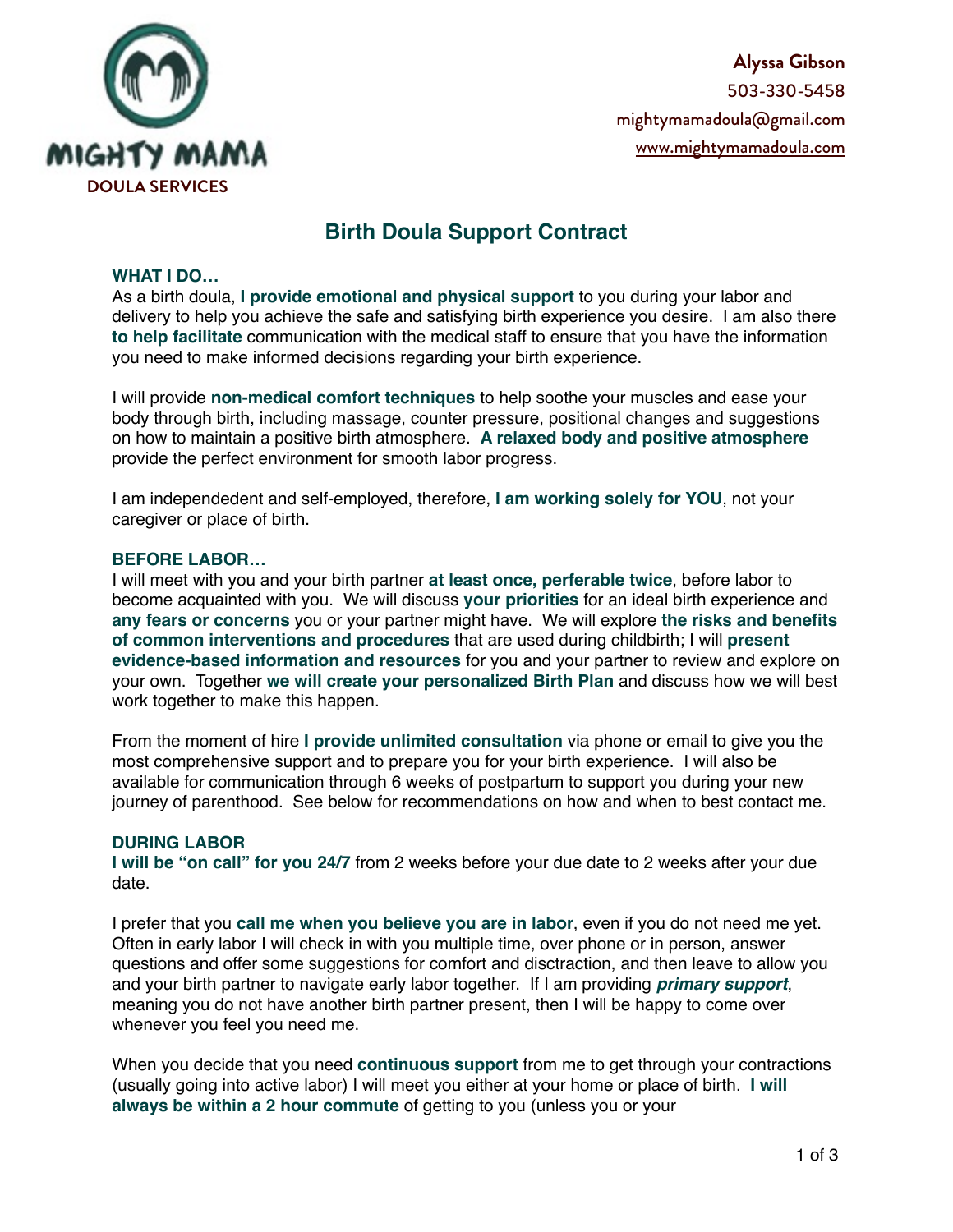birth place are located outside of my direct service area, which we will discuss at your prenatal visits).

Except for extraordinary circumstances, **I will remain with you continuously throughout your labor and delivery.**

#### **POSTPARTUM**

I will remain with you for about **an hour** after the birth to make sure you are settled comfortably with your new baby and to help initiate breastfeeding.

We will arrange **at least one postpartum visit** about one week after birth to check in with you and your new family, review the birth and your experience, and to get feedback from you about my role.

As mentioned above, I am available for **unlimited consulation** via phone or email through **6 weeks** postpartum, to answer any questions or concerns you might have. For further support during postpartum, I will be happy to connect you with a *postpartum doula* in your area.

#### **WHAT I DON'T DO…**

- **• Perform any clinical tasks, such as taking blood pressure, fetal heart checks or vaginal exams.** I am there to provide physical and emotional support and to facilitate communication between you and the medical staff.
- **Give any medical advice or recommendations.** I will help you get the information you need to make an educated decisions, but I am not there to influence your decision in any way.
- **• Make any decision for you or your family.** Again, I will help you get the information you need to make an educated decision. I will also help you be aware of when the situation may be veering from your Birth Plan so that you are able to make appropriate decisions that may help you stay on course.
- **• Speak on your behalf.** I will discuss your concerns with you and suggest options, as well as encourage you to voice your opinions, questions and concerns to the staff.
- **• Guarantee any specific birth outcome.** I will do my best to support you and help you navigate your birth toward a positive experience, but I have no control over the overall outcome of your birth.

#### **HOW BEST TO CONTACT ME**

I hold **"office hours"** for *non-birth-related-calls\*,* **Monday-Friday 8am-6pm.** During these times I try my best to respond accordingly:

## **By email - 72 hours**

### **By phone call - 24 hours**

#### **By text - 2 hours**

*\*meaning you are not or do not believe you are in labor*

For any emergency or **birth-related** issue please **CALL** me *(do NOT text or email)* regardless of "office hours" or "on-call period". This is the best way to ensure a response from me. If you believe you are in labor and I do not pick up the first time, call back within **10 minutes.** I always encourage you to call your healthcare provider with any medical concerns. And, of course, for **true emergencies, please call 911**.